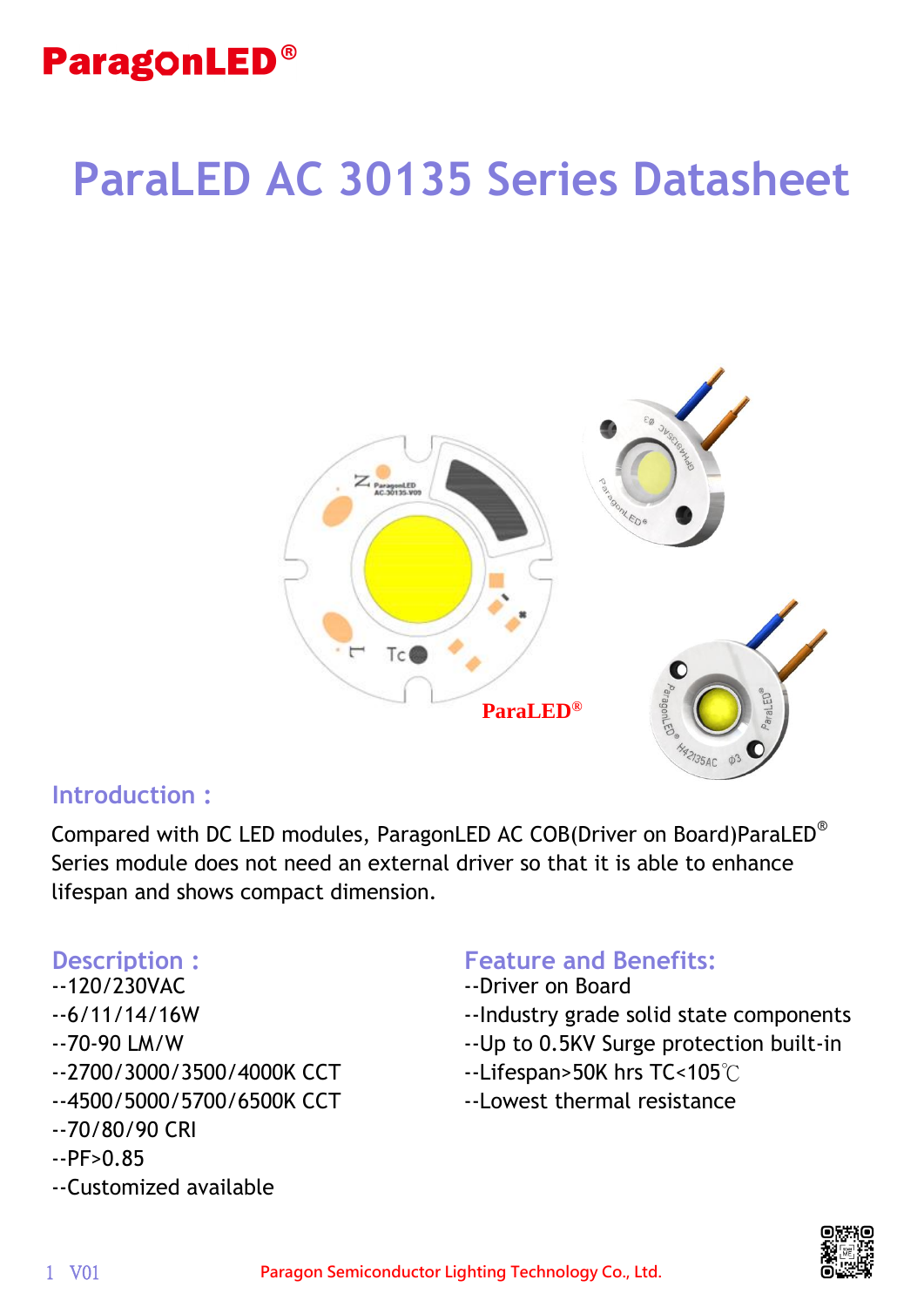

### **Table of Contents**

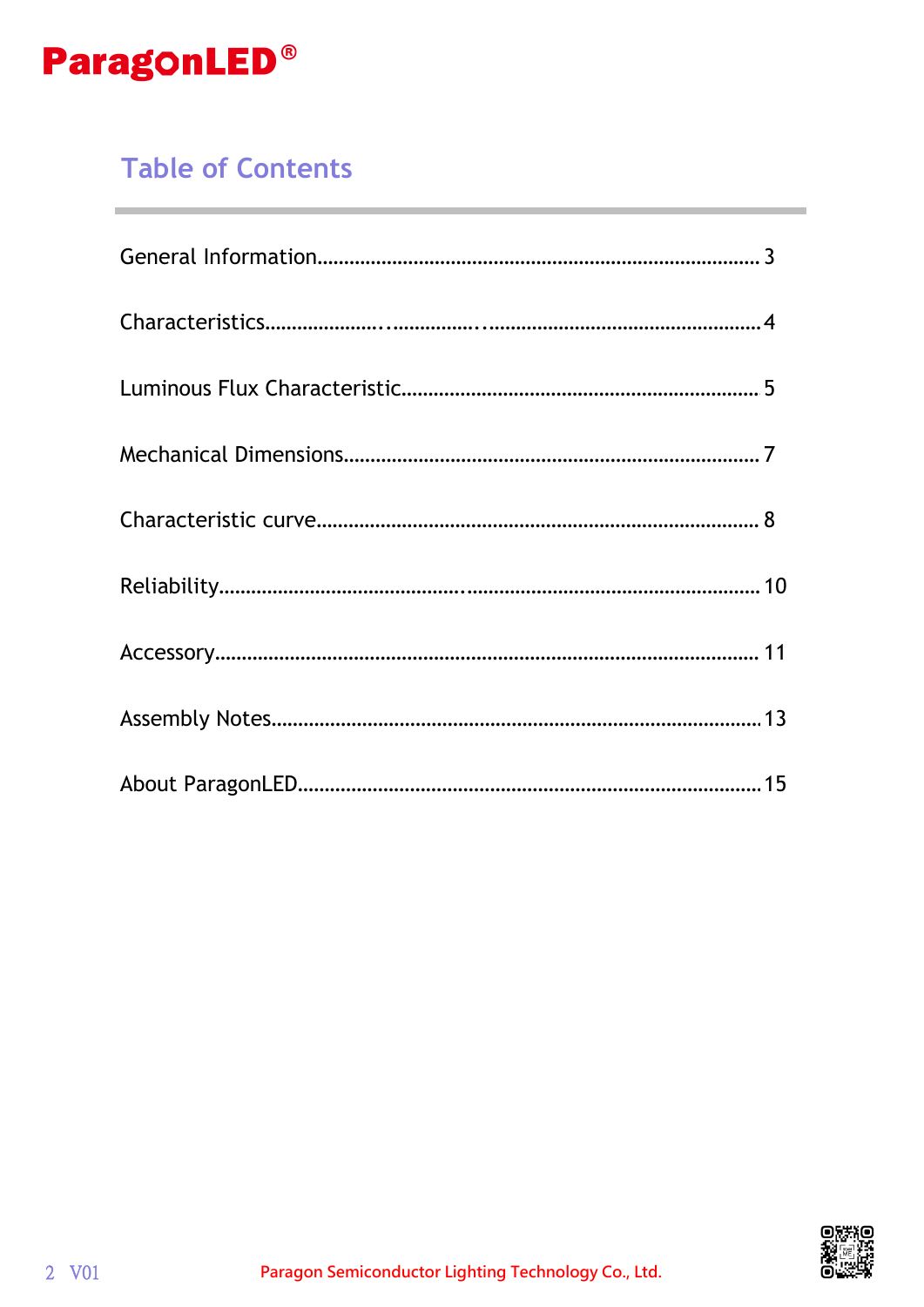

**General Information**

**Ordering Code Format**

$$
\frac{C}{1} \frac{B}{2} \frac{AC}{3} - \frac{XX}{4} - \frac{30}{5} \frac{135}{6} - \frac{YW}{120V} - \frac{zzzzz}{2700}
$$
  
 
$$
\frac{120V}{35000} \frac{2700}{35000}
$$
  
 
$$
\frac{4000}{4500}
$$
  
 
$$
\frac{5000}{5700}
$$
  
 6500

- 1 . Model type
- 2 . Chip efficacy
- 3 . Driving condition
- 4 . Numbers of chips
- 5 . Outline dimension
- 6 . Dimension of emission area
- 7 . Forward voltage (AC)
- 8 . Correlated color temperature (K)

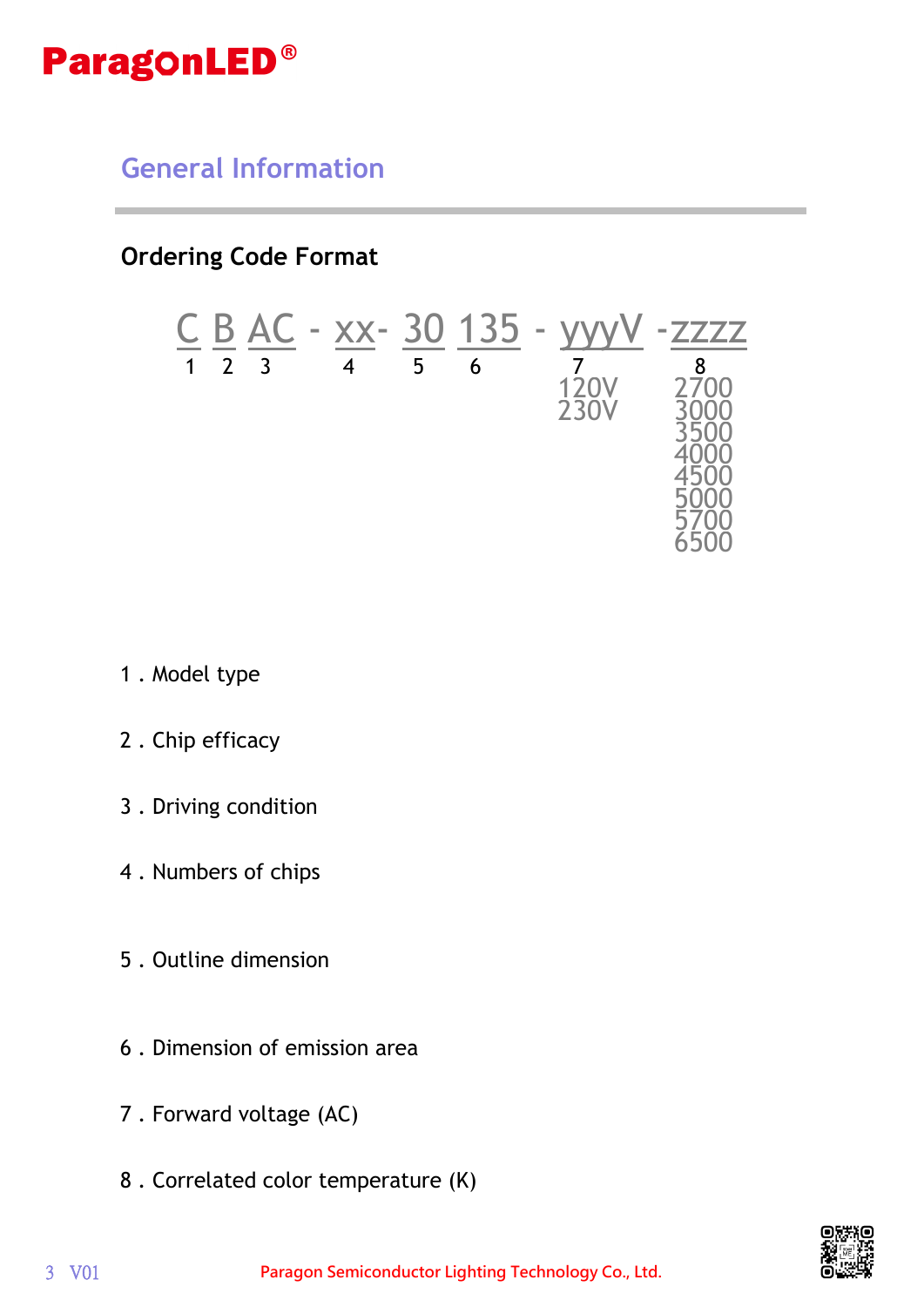### **Characteristics**

| Parameter                    | Symbol                     |                                            | Value      |              | Unit       |
|------------------------------|----------------------------|--------------------------------------------|------------|--------------|------------|
| <b>Forward Voltage</b>       | $V_F$                      |                                            | 120/230    |              | <b>VAC</b> |
| <b>Forward Voltage</b>       | $V_F$                      | ±10%                                       |            |              | <b>VAC</b> |
| <b>Operation Frequency</b>   | Fop                        | 50/60                                      |            |              | Hz         |
| <b>Power Dissipation</b>     | P <sub>D</sub>             |                                            | 6/11/14/16 |              | W          |
| <b>Operating Temperature</b> | $\mathsf{T}_{\mathsf{op}}$ | $-40 - +105$                               |            | $^{\circ}C$  |            |
| Storage Temperature          | $T_{\rm st}$               | $-40 - +105$                               |            | $\mathrm{C}$ |            |
| Surges Protection(L/N)       | $V_{s}$                    | 0.5                                        |            | KV           |            |
| Insulation voltage           | Viso[RMS]                  | 120V:1240 / 230V:1460                      |            | <b>VAC</b>   |            |
| <b>Power Factor</b>          | PF                         | >0.85                                      |            |              |            |
| Color coordination           |                            | IEC 60081:1997<br><b>ANSI C78.377:2008</b> |            |              |            |

| <b>ANSI CCT</b> | step* | Cx    |       |
|-----------------|-------|-------|-------|
| 2700K           |       | 0.458 | 0.410 |
| 3000K           |       | 0.434 | 0.403 |
| 3500K           |       | 0.407 | 0.392 |
| 4000K           |       | 0.382 | 0.380 |
| 4500k           |       | 0.361 | 0.366 |
| 5000K           |       | 0.345 | 0.355 |
| 5700k           |       | 0.329 | 0.342 |
| 6500K           |       | 0.312 | 0.328 |

\*Color region stay within MacAdam ellipse from the chromaticity center.

| <b>IEC CCT</b> | step* |       |       |
|----------------|-------|-------|-------|
| 2700K          |       | 0.463 | 0.420 |
| 3000K          |       | 1.440 | 0.403 |
| 3500K          |       | 0.409 | 0.394 |
| 4000K          |       | 0.380 | 0.380 |
| 5000K          |       | 346   | 0.359 |
|                |       |       |       |

\* Color region stay within MacAdam ellipse from the chromaticity center.

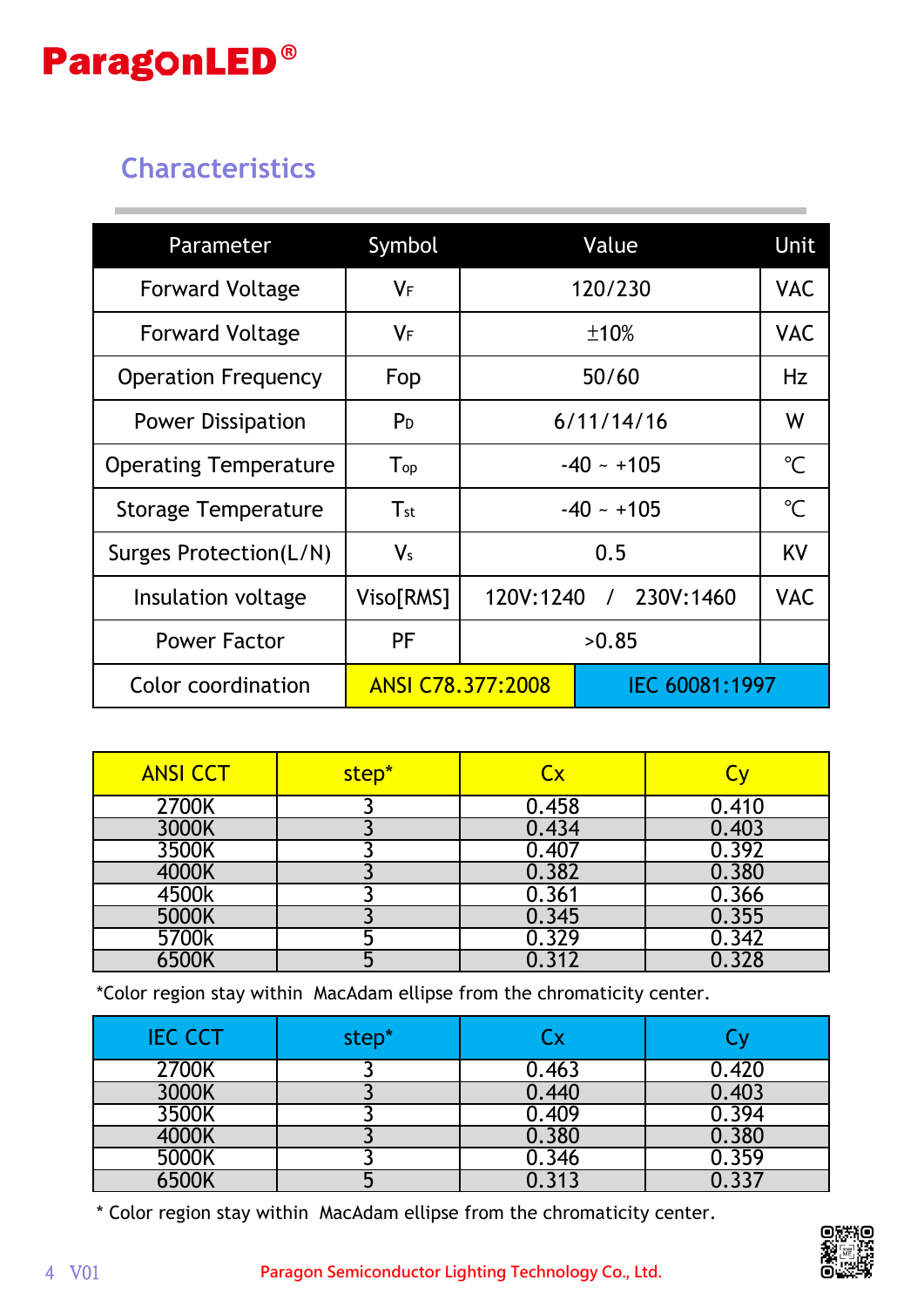### **Luminous Flux Characteristic**

| <b>Product No</b>        | Forward<br>Voltage | <b>Watt</b> | $\text{Im}/\text{W}$ | Lumen | Color<br>rendering | Color<br>Temperature |
|--------------------------|--------------------|-------------|----------------------|-------|--------------------|----------------------|
| CBAC-042-30135-120V-2700 | <b>120V</b>        | 6           | 80                   | 480   | 80                 | 2700                 |
| CBAC-042-30135-120V-2700 | <b>120V</b>        | 6           | 70                   | 420   | 90                 | 2700                 |
| CBAC-042-30135-120V-3000 | <b>120V</b>        | 6           | 80                   | 480   | 80                 | 3000                 |
| CBAC-042-30135-120V-3000 | <b>120V</b>        | 6           | 70                   | 420   | 90                 | 3000                 |
| CBAC-042-30135-120V-5000 | <b>120V</b>        | 6           | 90                   | 540   | 70                 | 5000                 |
| CBAC-042-30135-120V-5000 | <b>120V</b>        | 6           | 80                   | 480   | 80                 | 5000                 |
| CBAC-042-30135-120V-2700 | <b>120V</b>        | 11          | 80                   | 880   | 80                 | 2700                 |
| CBAC-042-30135-120V-2700 | <b>120V</b>        | 11          | 70                   | 770   | 90                 | 2700                 |
| CBAC-042-30135-120V-3000 | <b>120V</b>        | 11          | 80                   | 880   | 80                 | 3000                 |
| CBAC-042-30135-120V-3000 | <b>120V</b>        | 11          | 70                   | 770   | 90                 | 3000                 |
| CBAC-042-30135-120V-5000 | <b>120V</b>        | 11          | 90                   | 990   | 70                 | 5000                 |
| CBAC-042-30135-120V-5000 | <b>120V</b>        | 11          | 80                   | 880   | 80                 | 5000                 |
| CBAC-042-30135-120V-2700 | <b>120V</b>        | 14          | 80                   | 1120  | 80                 | 2700                 |
| CBAC-042-30135-120V-2700 | <b>120V</b>        | 14          | 70                   | 980   | 90                 | 2700                 |
| CBAC-042-30135-120V-3000 | <b>120V</b>        | 14          | 80                   | 1120  | 80                 | 3000                 |
| CBAC-042-30135-120V-3000 | <b>120V</b>        | 14          | 70                   | 980   | 90                 | 3000                 |
| CBAC-042-30135-120V-5000 | <b>120V</b>        | 14          | 90                   | 1260  | 70                 | 5000                 |
| CBAC-042-30135-120V-5000 | <b>120V</b>        | 14          | 80                   | 1120  | 80                 | 5000                 |
| CBAC-084-30135-120V-2700 | <b>120V</b>        | 16          | 80                   | 1280  | 80                 | 2700                 |
| CBAC-084-30135-120V-2700 | <b>120V</b>        | 16          | 70                   | 1120  | 90                 | 2700                 |
| CBAC-084-30135-120V-3000 | <b>120V</b>        | 16          | 80                   | 1280  | 80                 | 3000                 |
| CBAC-084-30135-120V-3000 | <b>120V</b>        | 16          | 70                   | 1120  | 90                 | 3000                 |
| CBAC-084-30135-120V-5000 | <b>120V</b>        | 16          | 90                   | 1440  | 70                 | 5000                 |
| CBAC-084-30135-120V-5000 | <b>120V</b>        | 16          | 80                   | 1280  | 80                 | 5000                 |

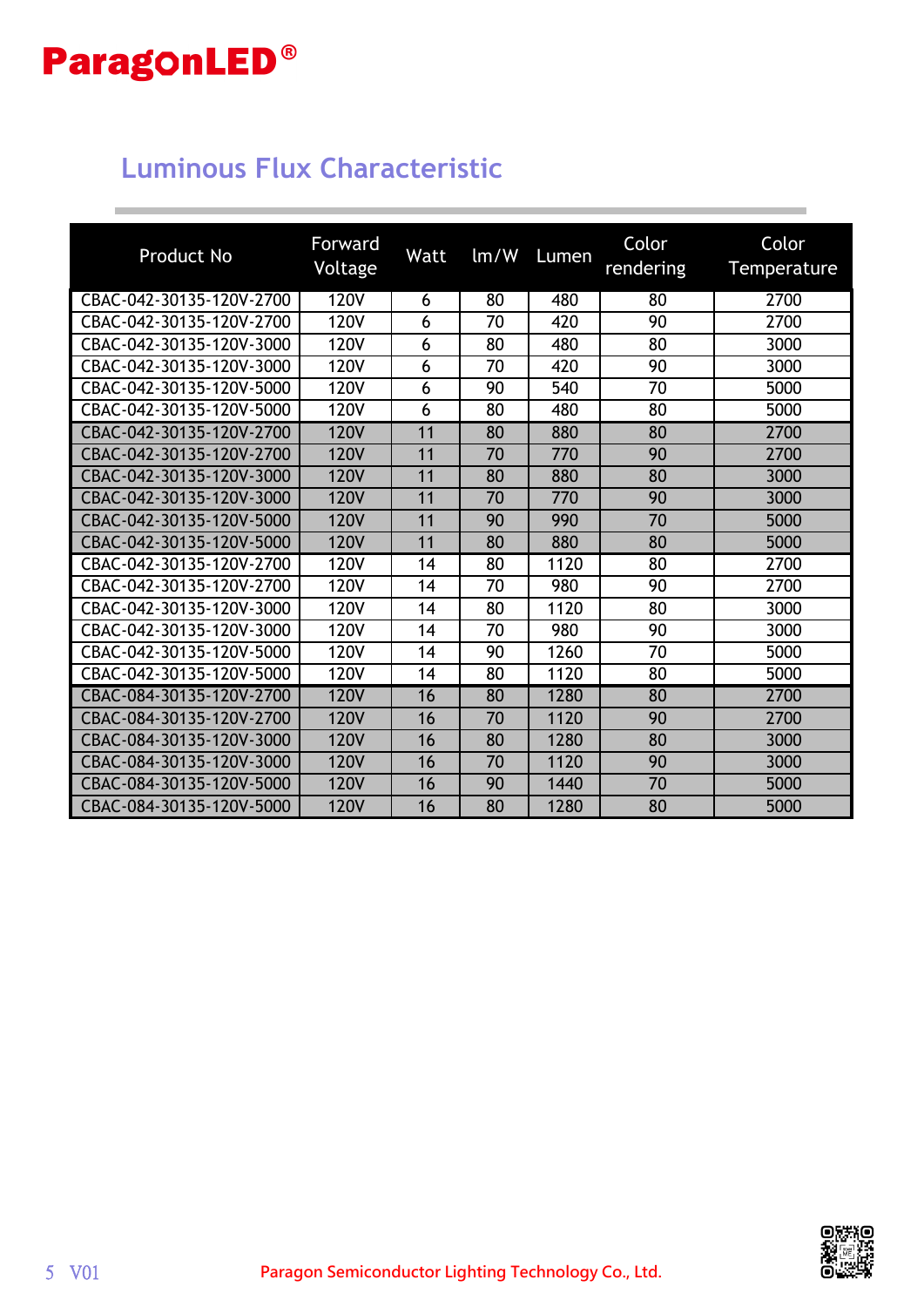### **Luminous Flux Characteristic**

| <b>Product No</b>        | Forward<br>Voltage | Watt | Im/W | Lumen | Color<br>rendering | Color<br>Temperature |
|--------------------------|--------------------|------|------|-------|--------------------|----------------------|
| CBAC-083-30135-230V-2700 | 230V               | 6    | 80   | 480   | 80                 | 2700                 |
| CBAC-083-30135-230V-2700 | <b>230V</b>        | 6    | 70   | 420   | 90                 | 2700                 |
| CBAC-083-30135-230V-3000 | 230V               | 6    | 80   | 480   | 80                 | 3000                 |
| CBAC-083-30135-230V-3000 | 230V               | 6    | 70   | 420   | 90                 | 3000                 |
| CBAC-083-30135-230V-5000 | 230V               | 6    | 90   | 540   | 70                 | 5000                 |
| CBAC-083-30135-230V-5000 | <b>230V</b>        | 6    | 80   | 480   | 80                 | 5000                 |
| CBAC-083-30135-230V-2700 | <b>230V</b>        | 11   | 80   | 880   | 80                 | 2700                 |
| CBAC-083-30135-230V-2700 | <b>230V</b>        | 11   | 70   | 770   | 90                 | 2700                 |
| CBAC-083-30135-230V-3000 | <b>230V</b>        | 11   | 80   | 880   | 80                 | 3000                 |
| CBAC-083-30135-230V-3000 | <b>230V</b>        | 11   | 70   | 770   | 90                 | 3000                 |
| CBAC-083-30135-230V-5000 | 230V               | 11   | 90   | 990   | 70                 | 5000                 |
| CBAC-083-30135-230V-5000 | <b>230V</b>        | 11   | 80   | 880   | 80                 | 5000                 |
| CBAC-083-30135-230V-2700 | 230V               | 14   | 80   | 1120  | 80                 | 2700                 |
| CBAC-083-30135-230V-2700 | <b>230V</b>        | 14   | 70   | 980   | 90                 | 2700                 |
| CBAC-083-30135-230V-3000 | 230V               | 14   | 80   | 1120  | 80                 | 3000                 |
| CBAC-083-30135-230V-3000 | 230V               | 14   | 70   | 980   | 90                 | 3000                 |
| CBAC-083-30135-230V-5000 | 230V               | 14   | 90   | 1260  | 70                 | 5000                 |
| CBAC-083-30135-230V-5000 | 230V               | 14   | 80   | 1120  | 80                 | 5000                 |
| CBAC-083-30135-230V-2700 | <b>230V</b>        | 16   | 80   | 1280  | 80                 | 2700                 |
| CBAC-083-30135-230V-2700 | <b>230V</b>        | 16   | 70   | 1120  | 90                 | 2700                 |
| CBAC-083-30135-230V-3000 | <b>230V</b>        | 16   | 80   | 1280  | 80                 | 3000                 |
| CBAC-083-30135-230V-3000 | <b>230V</b>        | 16   | 70   | 1120  | 90                 | 3000                 |
| CBAC-083-30135-230V-5000 | <b>230V</b>        | 16   | 90   | 1440  | 70                 | 5000                 |
| CBAC-083-30135-230V-5000 | 230V               | 16   | 80   | 1280  | 80                 | 5000                 |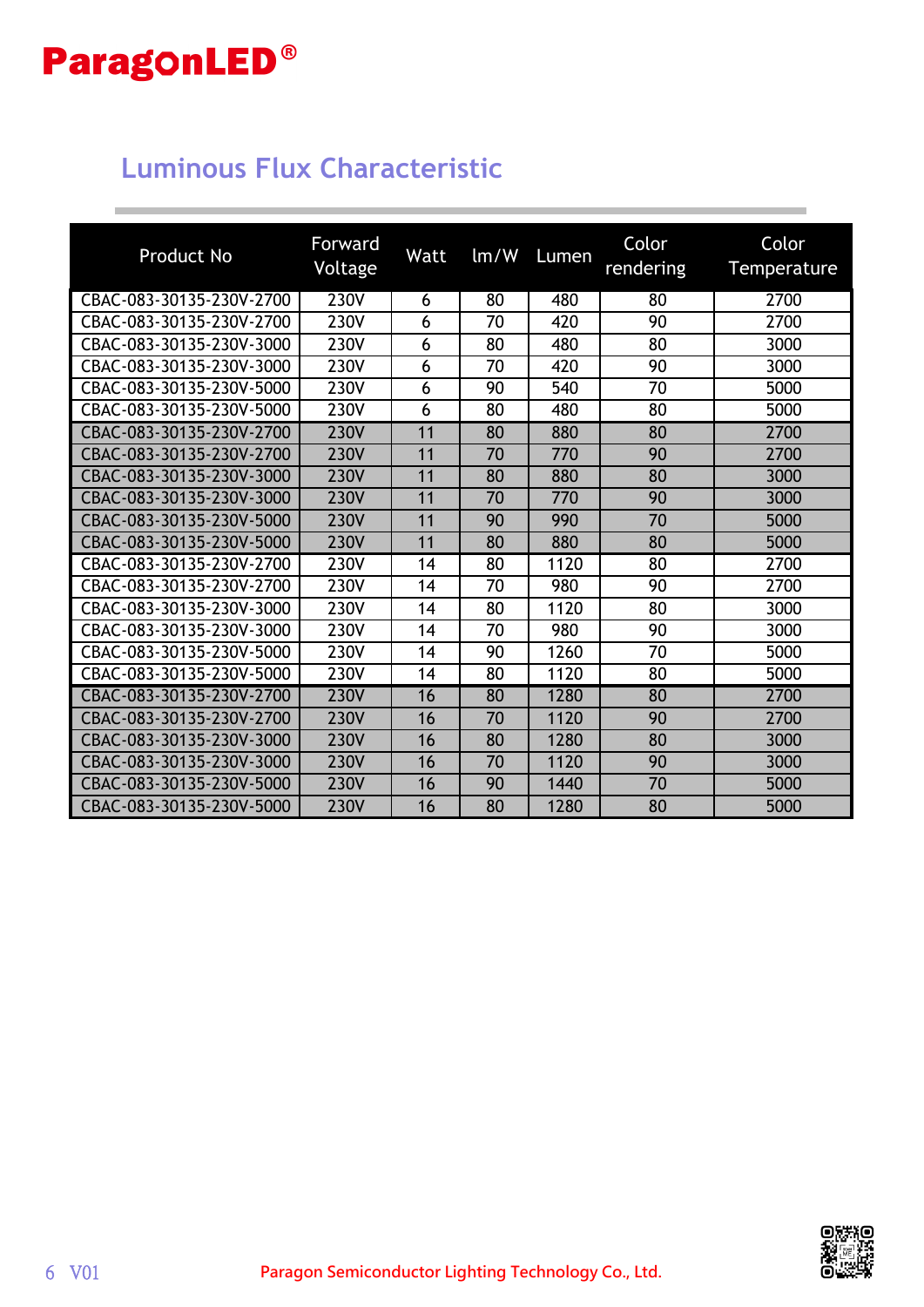### **Mechanical Dimensions**



- 1. All dimensions are measured in mm.
- 2. Tolerance :  $\pm$  0.2mm
- 3. Thickness:1.0±0.1mm

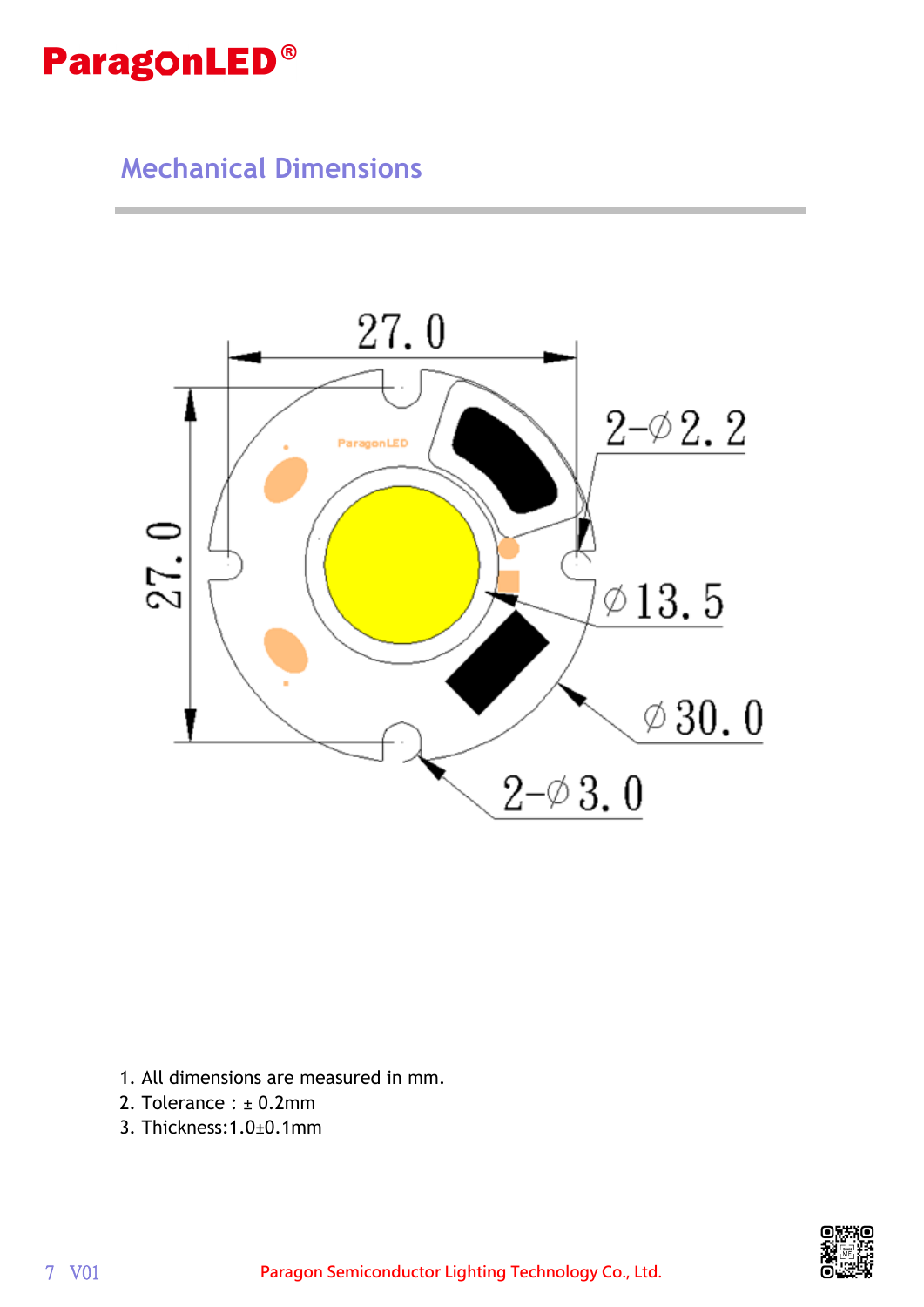### **Characteristic curve**

#### **Color Spectrum**



#### **Beam Pattern**



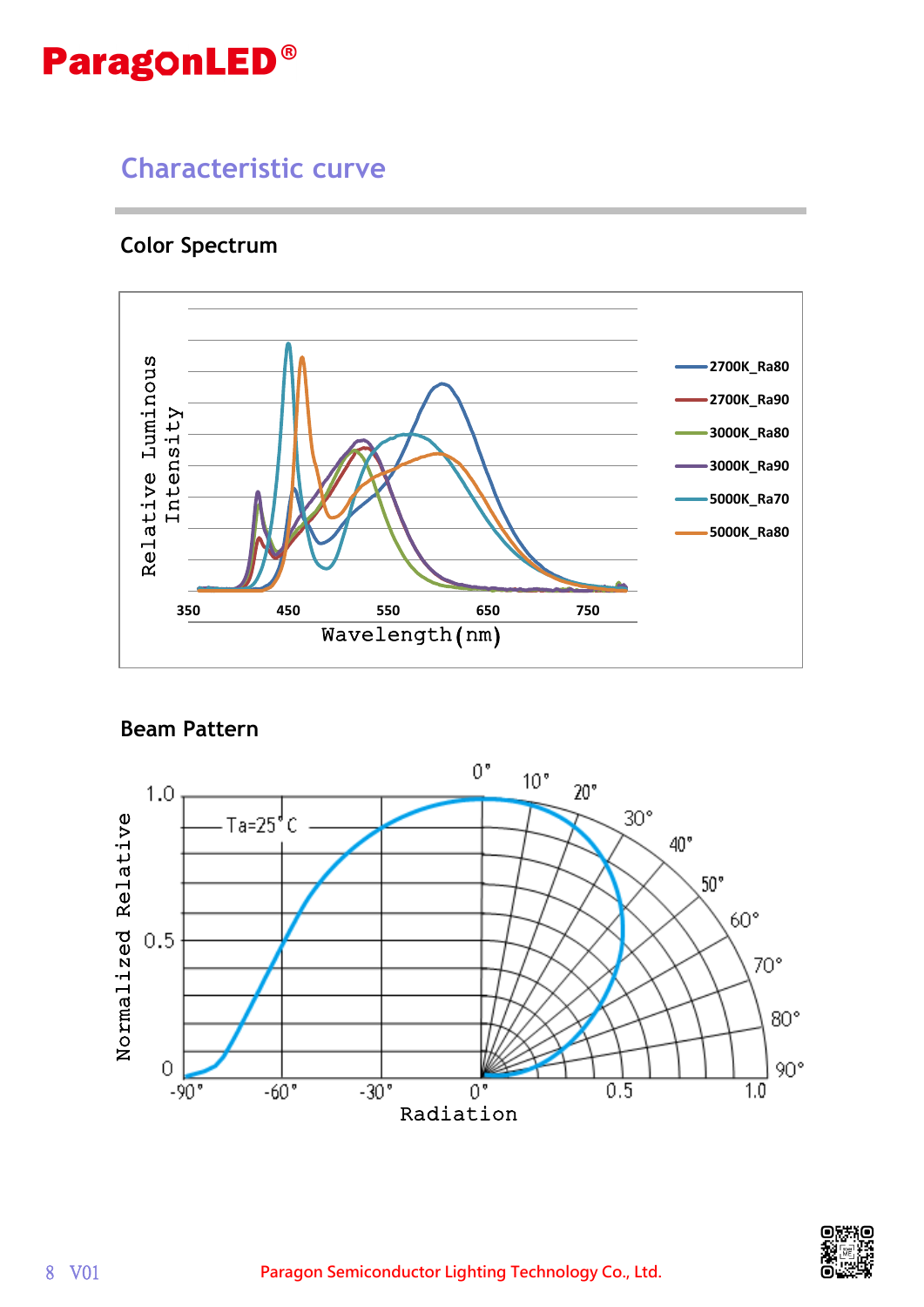#### **Characteristic curve**







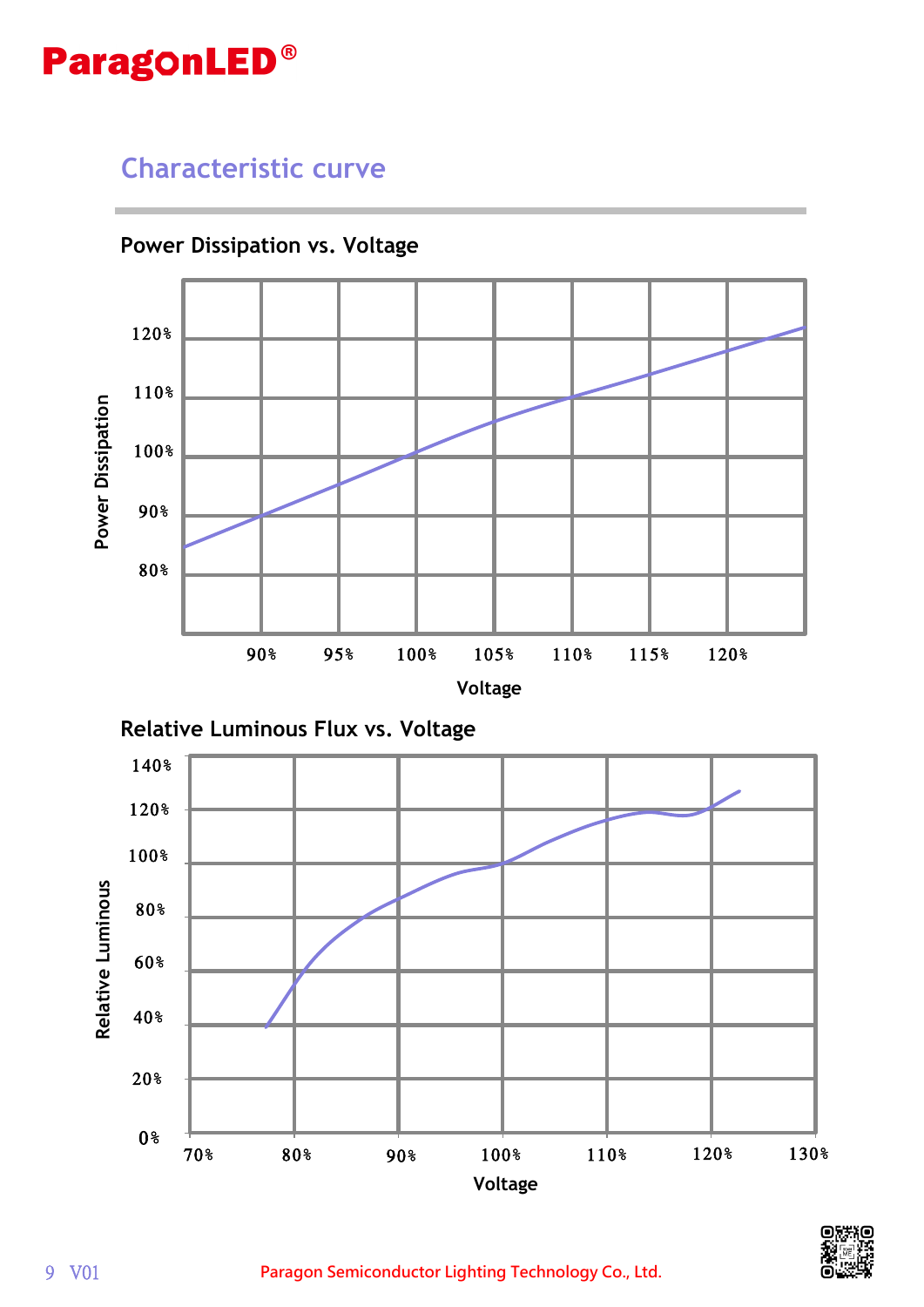### **Reliability**

| No.              | <b>Test Item</b>                         | <b>Test Condition</b>                                   | Remark            |
|------------------|------------------------------------------|---------------------------------------------------------|-------------------|
| 1                | <b>Temperature Cycle</b>                 | $-40^{\circ}$ C $-100^{\circ}$ C (30 mins / 30 mins )   | 100 Cycle         |
| $\overline{2}$   | Low-Temperature Storage                  | Ta= $-40^{\circ}$ C                                     | 1000 hrs          |
| 3                | High-Temperature Storage                 | Ta=105 $^{\circ}$ C                                     | 1000 hrs          |
| $\boldsymbol{4}$ | High Temperature High Humidity Life test | Ta= $85^{\circ}$ C, RH= $85\%$                          | 500 hrs           |
| 5                | High Temperature Operation Life test     | Tc = $55^{\circ}$ C / $85^{\circ}$ C / 105 $^{\circ}$ C | 9000 hrs          |
| 6                | <b>ON/OFF Test</b>                       | 3 sec ON, 3 sec OFF                                     | 2Million<br>times |

Ta : Temperature Ambient

RH : Relative Humidity

Tc Point



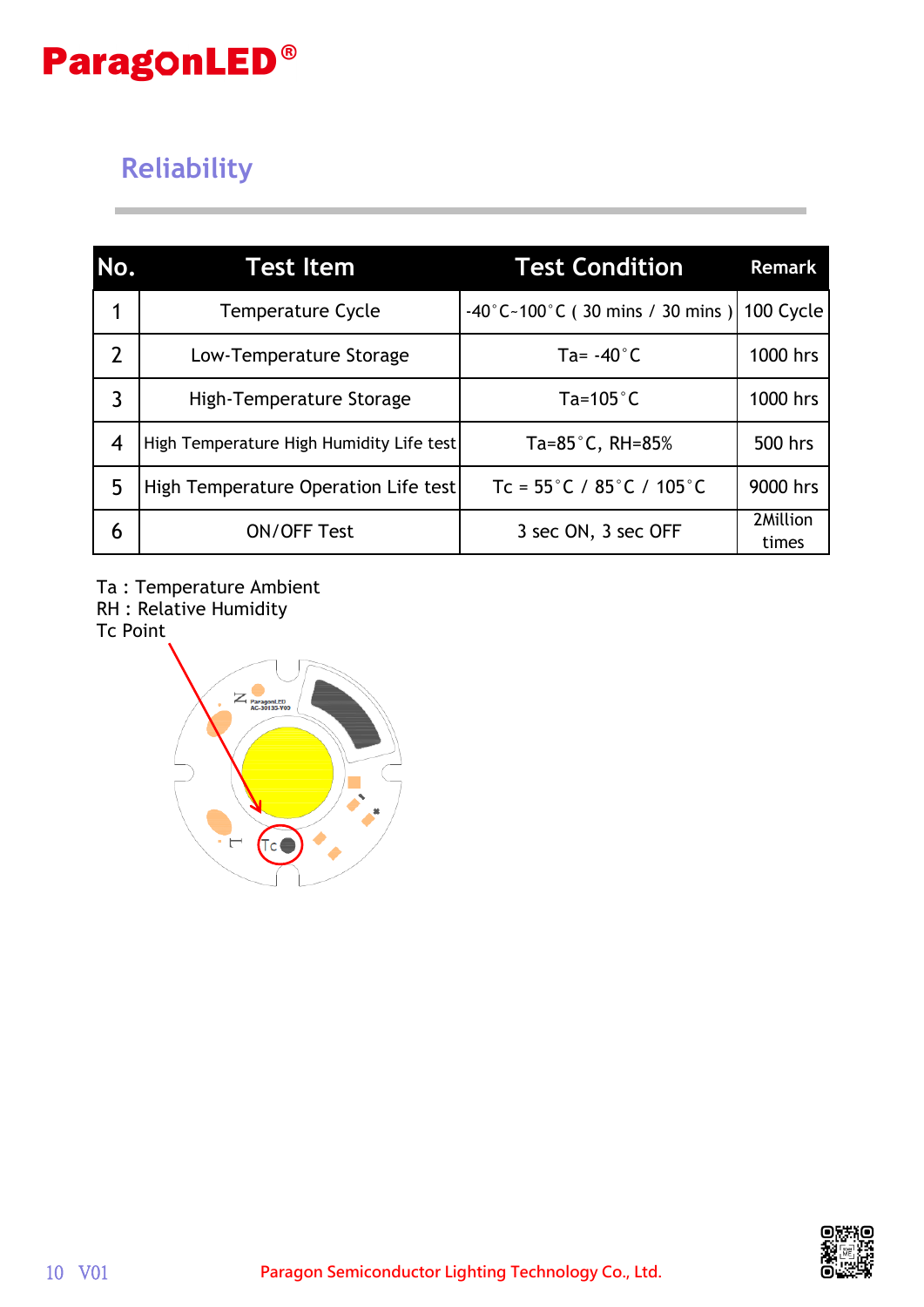### **Accessory**

#### **Accessories**

#### **Reflective cup**

Dimensions :mm

| NO.      | Holder   | Ø     | Ø1    | Ø2   | Η    | Notice       |              |
|----------|----------|-------|-------|------|------|--------------|--------------|
| 2-1426-E |          | 75.0  | 68.4  | 15.0 | 43.0 | $47^\circ$   |              |
| 2-1102-E |          |       | 69.9  | 15.2 |      | $13^{\circ}$ |              |
| 2-1103-E |          |       | 69.8  |      |      | $25^\circ$   |              |
| 3-1800-E | H42135AC | 85.0  | 81.0  |      |      | $11^{\circ}$ |              |
| 3-1801-E |          |       | 80.0  |      | 15.0 | 51.0         | $21^{\circ}$ |
| 3-1807-E |          |       |       |      |      | $22^\circ$   |              |
| 4-2097-E |          | 111.0 | 100.0 |      | 65.0 | $20^\circ$   |              |



















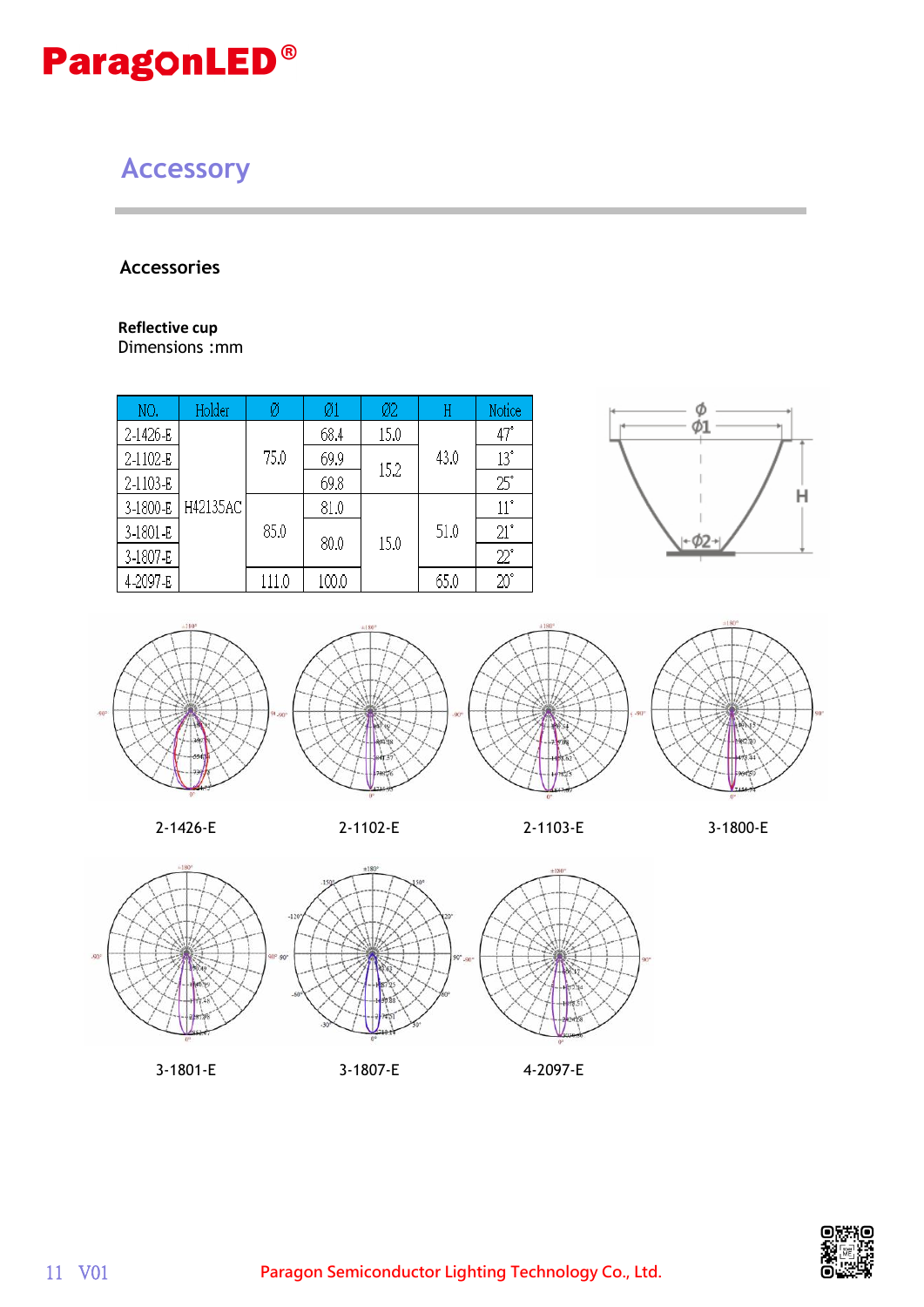### **Accessory**

**Thermal Pad**



**Protection ring**

Dimensions (LxWxH): 55x38x10.30mm **NO.GPH48135AC Ø 3 (with glass)**



Dimensions (ØxH): 42.3X6mm **NO.NRH42135AC Ø 3**



Dimensions (ØxH): 42.3X6mm **NO.H42135AC Ø 3**











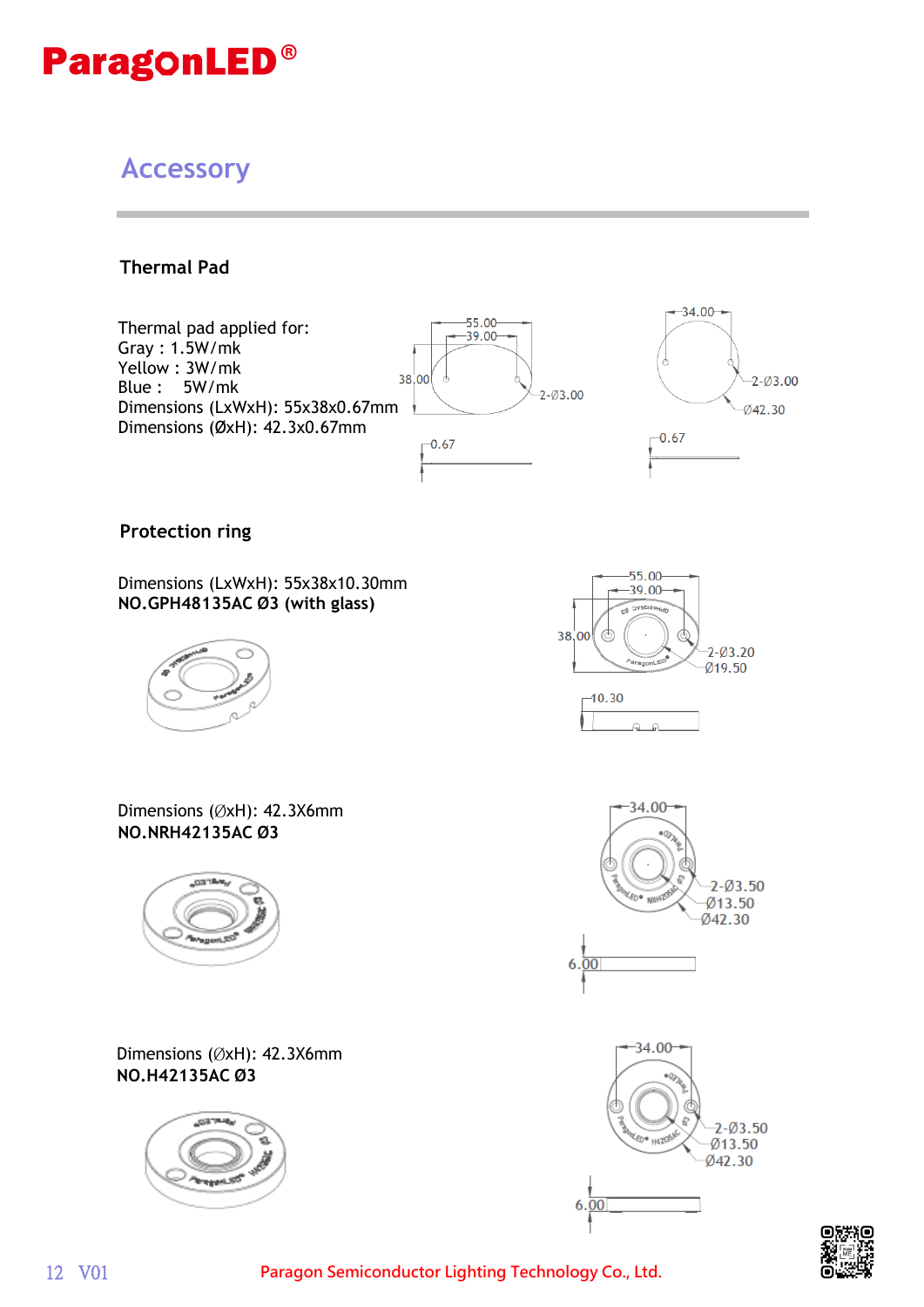

#### **Assembly Notes**



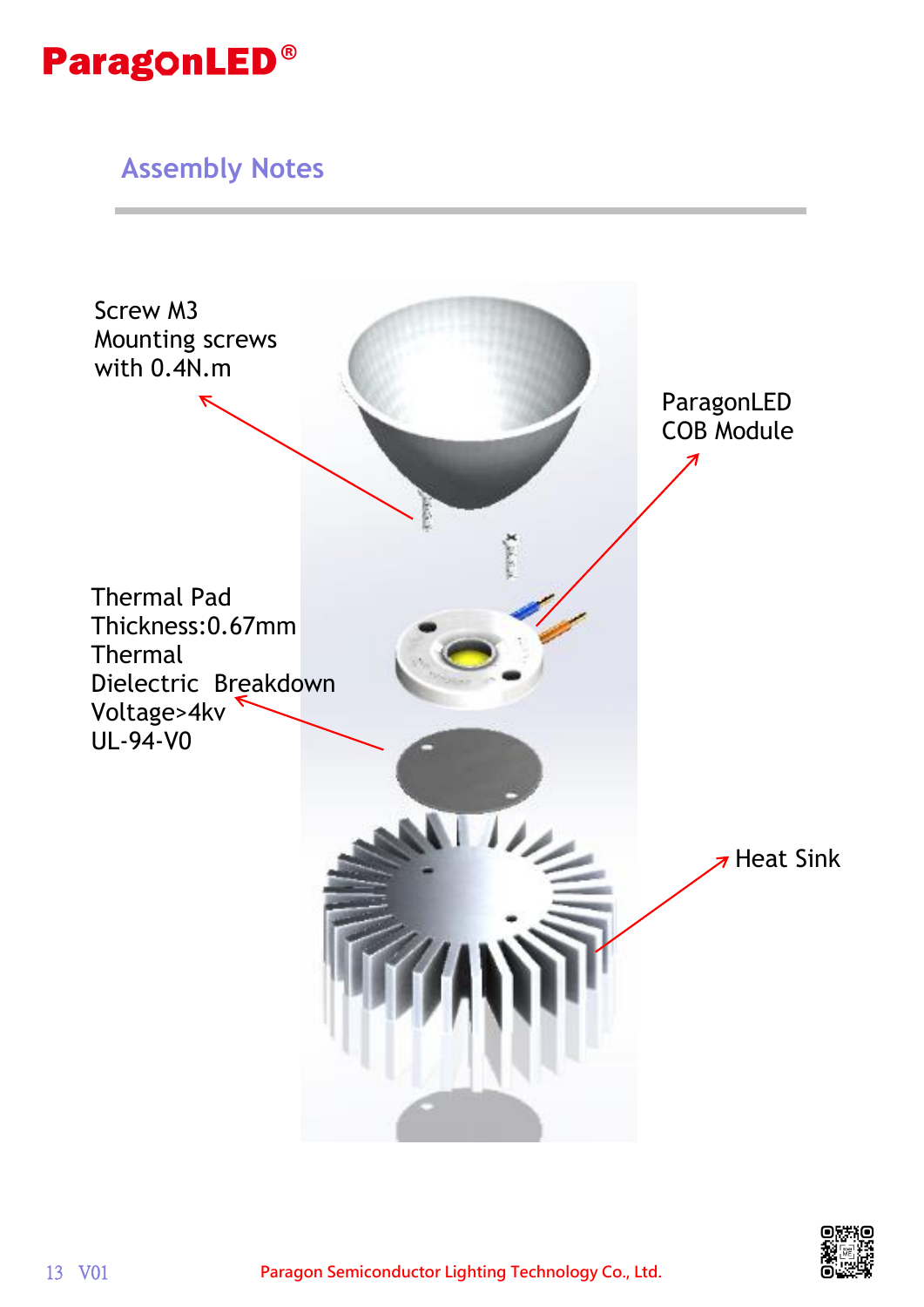

**Assembly Notes**

## **Correct**

Recommended to use antistatic gloves



# **Wrong**



Do not touch the emitting area



Do not touch the emitting area